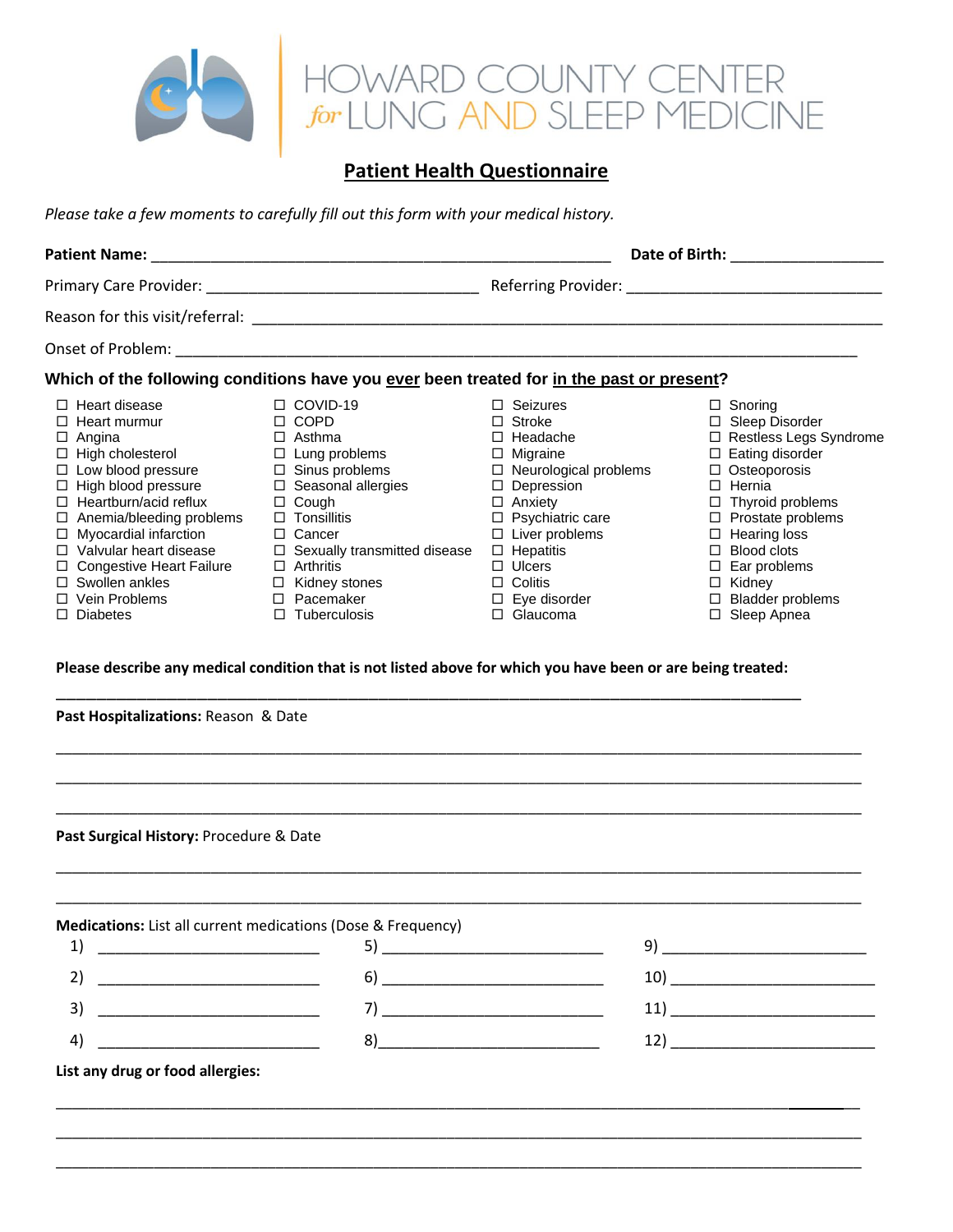| <b>Family History:</b>                                                                                                                                                                                                                    | Living?              |                               | Age / Age at Death               |   |                      | Major illnesses / Cause of death                                                                                      |   |
|-------------------------------------------------------------------------------------------------------------------------------------------------------------------------------------------------------------------------------------------|----------------------|-------------------------------|----------------------------------|---|----------------------|-----------------------------------------------------------------------------------------------------------------------|---|
| Father:                                                                                                                                                                                                                                   | $\Box$ Yes $\Box$ No |                               | __________                       |   |                      |                                                                                                                       |   |
| Mother:                                                                                                                                                                                                                                   | $\Box$ Yes $\Box$ No |                               | ____________                     |   |                      | <u> 1989 - Johann Harry Harry Harry Harry Harry Harry Harry Harry Harry Harry Harry Harry Harry Harry Harry Harry</u> |   |
| Brothers: $(\#)$ ________                                                                                                                                                                                                                 | $\Box$ Yes $\Box$ No |                               | <u> 1999 - Johann John Barns</u> |   |                      | <u> 1989 - Johann Barbara, martin amerikan basar dan berasal dan berasal dalam basar dalam basar dalam basar dala</u> |   |
|                                                                                                                                                                                                                                           | $\Box$ Yes $\Box$ No |                               | _________                        |   |                      |                                                                                                                       |   |
| <b>Social History:</b>                                                                                                                                                                                                                    |                      |                               |                                  |   |                      |                                                                                                                       |   |
|                                                                                                                                                                                                                                           |                      |                               |                                  |   |                      |                                                                                                                       |   |
| State/country lived in greater than 6 months: __________________________________                                                                                                                                                          |                      |                               |                                  |   |                      |                                                                                                                       |   |
| Marital Status (circle one): Single/Married/Divorced/Widowed Offspring: # sons _____# daughters _____                                                                                                                                     |                      |                               |                                  |   |                      |                                                                                                                       |   |
|                                                                                                                                                                                                                                           |                      |                               |                                  |   |                      |                                                                                                                       |   |
| Education(please check highest level): $\Box$ High school $\Box$ Trade School $\Box$ College $\Box$ Post graduate                                                                                                                         |                      |                               |                                  |   |                      |                                                                                                                       |   |
|                                                                                                                                                                                                                                           |                      |                               |                                  |   |                      |                                                                                                                       |   |
|                                                                                                                                                                                                                                           |                      |                               |                                  |   |                      |                                                                                                                       |   |
| Household pets: □ In Past □ Present Type: □ Cats □ Dogs □ Birds □ Other: ______________                                                                                                                                                   |                      |                               |                                  |   |                      |                                                                                                                       |   |
| Tobacco Use: (Cigarettes/Pipe/Cigars/Chew/Vape) □ Never                                                                                                                                                                                   |                      |                               |                                  |   |                      |                                                                                                                       |   |
| □ Current: How much? ___________ pack/day For how long? ___________ years                                                                                                                                                                 |                      |                               |                                  |   |                      |                                                                                                                       |   |
| □ Quit: When? ______________ How much? _______ pack/day For how long? __________ years                                                                                                                                                    |                      |                               |                                  |   |                      |                                                                                                                       |   |
| Alcohol Use: □ Never □ Quit (When: _______________) □ Yes; # drinks: _________ (daily / weekend)                                                                                                                                          |                      |                               |                                  |   |                      |                                                                                                                       |   |
| <b>Sleep Assessment:</b><br>Have you ever been diagnosed with a sleep disorder? YES NO If yes, what sleep disorder? ____________________________<br>Are you currently using CPAP Therapy? YES NO Do you have any problems with your CPAP? |                      |                               |                                  |   |                      |                                                                                                                       |   |
|                                                                                                                                                                                                                                           |                      |                               |                                  |   |                      |                                                                                                                       |   |
| How often do have difficulty falling asleep, staying asleep, or waking up too early (without trying to)?                                                                                                                                  |                      |                               |                                  |   |                      |                                                                                                                       |   |
|                                                                                                                                                                                                                                           |                      |                               |                                  |   |                      |                                                                                                                       |   |
| How often do you feel worried, nervous, or on edge or have less fun than you used to?                                                                                                                                                     |                      |                               |                                  |   |                      |                                                                                                                       |   |
| <b>Epworth Sleepiness Scale</b><br>Using the following scale, choose an appropriate number regarding how likely you are to doze off in each of the following situations,<br>in contrast to just feeling tired:<br>0= would never doze off |                      | 1=slight chance of dozing off | 2=moderate chance of dozing off  |   |                      | 3=high chance of dozing off                                                                                           |   |
| Situation:                                                                                                                                                                                                                                |                      |                               |                                  |   | Rating (circle one): |                                                                                                                       |   |
| Sitting and reading                                                                                                                                                                                                                       |                      |                               |                                  | 0 | $\mathbf{1}$         | $\overline{2}$                                                                                                        | 3 |
| Watching television                                                                                                                                                                                                                       |                      |                               |                                  | 0 | $\mathbf{1}$         | $\mathbf{2}$                                                                                                          | 3 |
| Sitting still in a public place (e.g. a theater or meeting)                                                                                                                                                                               |                      |                               |                                  | 0 | $\mathbf{1}$         | $\mathbf{2}^{\prime}$                                                                                                 | 3 |
| As a passenger in a car for an hour with no break                                                                                                                                                                                         |                      |                               |                                  | 0 | $\mathbf{1}$         | $\overline{2}$                                                                                                        | 3 |
| Lying down to rest in the afternoon when circumstances permit                                                                                                                                                                             |                      |                               |                                  | 0 | 1                    | $\overline{2}$                                                                                                        | 3 |
| Sitting and talking to someone                                                                                                                                                                                                            |                      |                               |                                  | 0 | 1                    | 2                                                                                                                     | 3 |
| Sitting quietly after a lunch without alcohol                                                                                                                                                                                             |                      |                               |                                  | 0 | $\mathbf{1}$         | $\overline{2}$                                                                                                        | 3 |
| In a car, while stopped for a few minutes in traffic                                                                                                                                                                                      |                      |                               |                                  | 0 | $\mathbf{1}$         | 2                                                                                                                     | 3 |